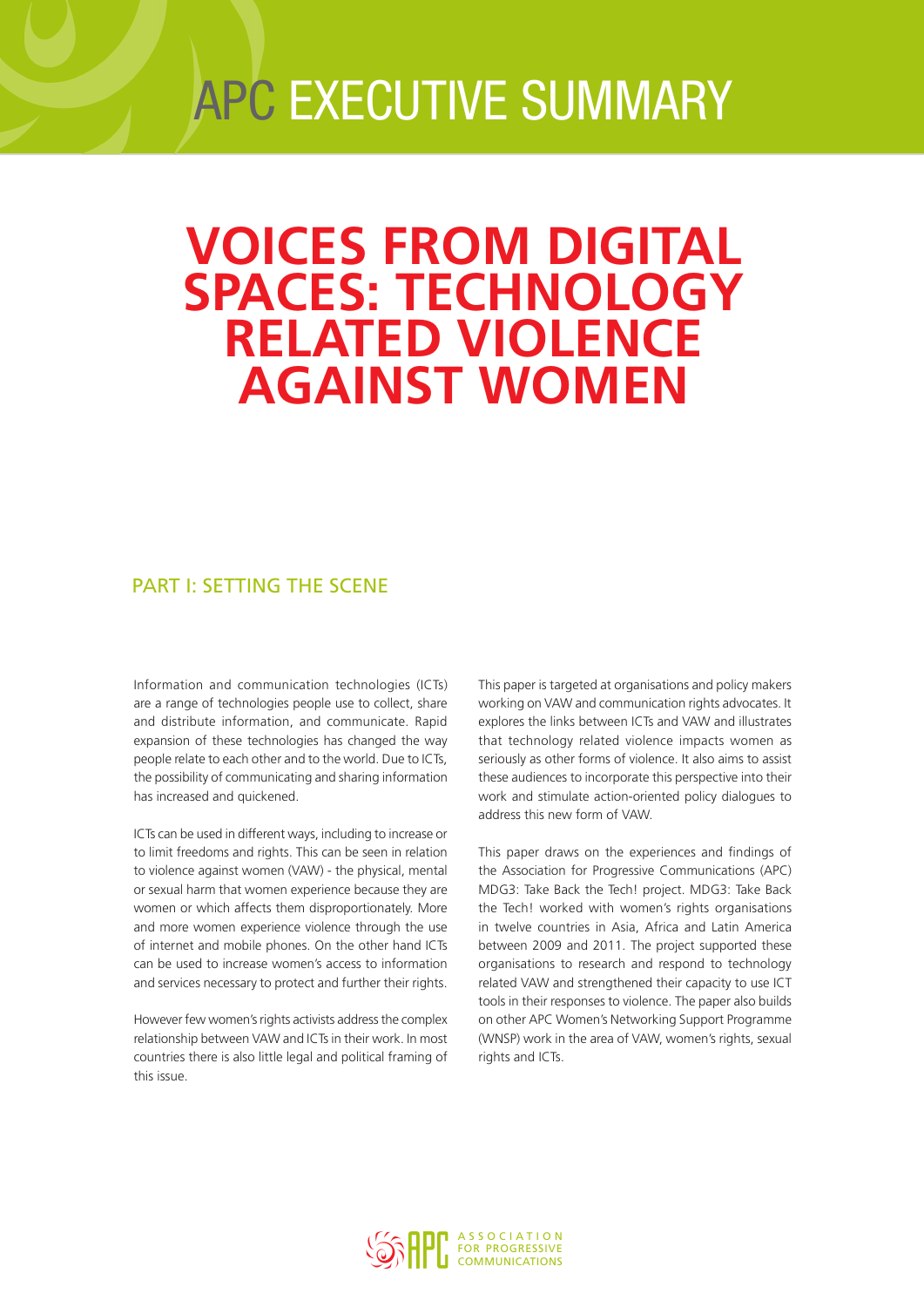We do not aim to provide a comprehensive mapping of technology related violence or delve into all relevant debates on this area. Rather this paper explores the emerging trends and patterns of technology related violence that women are experiencing across the world and outlines ways we can respond to this.

#### Gender and ICT context

Globally, women experience gender-based economic, political, social and cultural inequality, including in access to rights such as education, health and safety. VAW is also prevalent in different forms worldwide. The ways in which women experience inequality and violence depend on their race, class, sexual orientation, nationality and geographic location.

Globally, women have less access to and control of ICTs and use them differently than men. In developing countries, fewer women than men use the internet. In low and middle income countries, women are 21% less likely than men to own a mobile phone.<sup>1</sup> This inequality is linked to broader gender inequality that exists in these societies.

Many factors contribute to gender based differences in ICT access, use and control, including access to education, connection costs, lack of physical infrastructure, poverty, time availability and cultural attitudes. For the information society to be more accessible to women, women must be able to connect to ICTs wherever they are. Also, available content and online spaces must respond to women's needs and interests. Finally, women and their organisations must have the capacity to harness and use ICTs.

#### How do ICTs connect to VAW?

Technology related violence is a form of VAW that manifests in the context of these new technologies. ICTs can be used to perpetrate violence in a variety of ways.

Perpetrators of violence use mobile phones and the internet to stalk, harass and monitor women's movements and activities. Specifically, perpetrators use mobile phone tracking services, obtain control of passwords and monitor text messages and incoming calls. Perpetrators also use ICTs to collect and distribute intimate and sexual photos and recordings of women without their authorisation.

The most frequent forms of technology related VAW are:

- • Online harassment and cyberstalking, which constitutes one of the most visible forms of VAW.
- Intimate partner violence, where technology is used in acts of violence and abuse in intimate or spousal relationships.
- Rape and sexual assault, where technology is used to track the movement and activities of women to provide location information. Also, when violence continues through digital recording and distribution of the violation. In other instances, fake internet postings or adverts have been used to attract women into situations where they are sexually assaulted.
- Culturally justified VAW, when technology plays a role in creating a culture of VAW or perpetuates the use of culture or religion to justify, ignore or accept acts of VAW.
- • Violence targeting communities, where communities face targeted online attacks and harassment because of their gender or sexual identity and/or political stance.

ICTs allow perpetrators to commit violence anonymously and at a distance from the women they are targeting, making it harder to identify perpetrators and charge and prosecute them. Phone tracking services and web sharing platforms also allow surveillance of women's activities and replication and distribution of intimate photos with little cost to and effort by the abuser.

Due to the "record everything, forget nothing" memory of the internet and the possibility of endless replication of information, women experience the consequences of harassing texts and images targeted at them without the

<sup>1.</sup> SMA Development Fund Women & mobile: A global opportunity (GMSA, 2010) www.mwomen.org/Research/ women-mobile-a-global-opportunity\_1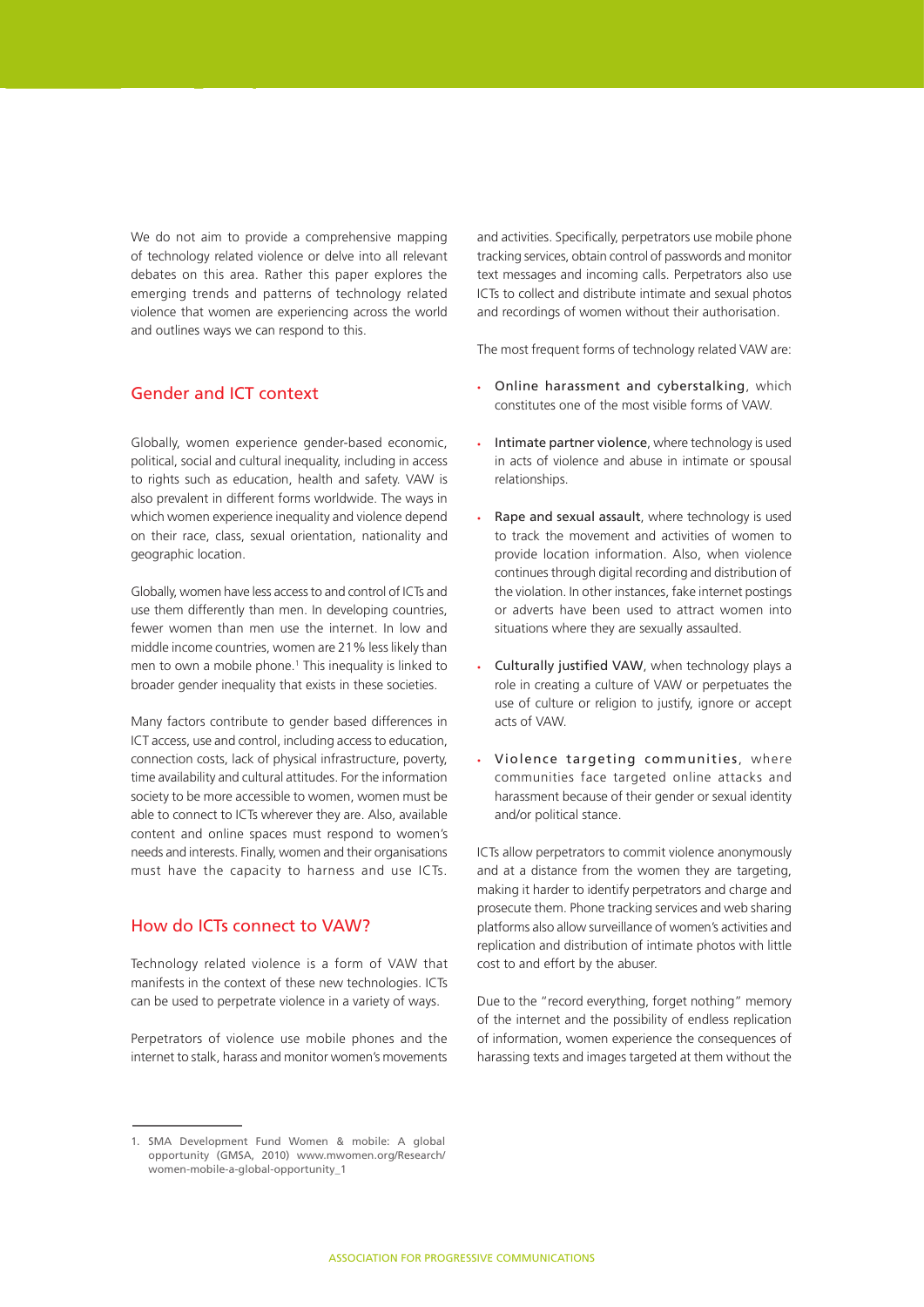ability to stop them.

In many cases of violence, the perpetrators are numerous. For example, in the unauthorised distribution of private images, there is often a sole principal perpetrator – the person who posts images. Yet viewers of these images and people who re-circulate them are additional perpetrators. Similarly, online harassment often involves multiple abusers who post sexually harassing comments and threats.

These acts of violence violate a range of women's rights, including a woman's right to privacy and protection of personal and sensitive information.

Feminist researchers argue that within the context of ICTs, the body transcends the physical. Consequently, the distribution of intimate and abusive representations of bodies violates women's right to bodily integrity and autonomy.

Furthermore technology related violence affects women's freedom to express themselves, move freely online and enjoy online communities, violating their autonomy, freedom of expression and access to information.

The harm that women experience through this violence is mainly psychological and emotional, including fear, anger, stress and depression. Moreover, online abuse can escalate into offline physical abuse if not checked. Technology related violence has, in some cases, led to suicide, particularly amongst young people. Women who experience this abuse are also likely to withdraw from online and offline social networks and active participation in political, social and economic life.

#### How ICT policy and legal frameworks respond to VAW

ICT policies and laws do exist, including in some of the Take Back the Tech! project countries. For the most part though, they are gender blind and do not account for technology related VAW. Additionally, in legislation

protecting and fulfilling women's rights, ICTs are rarely mentioned.

The MDG3: Take Back the Tech! project documented the struggle that victims/survivors of technology related violence experience in seeking justice and claiming their rights. Legal and regulatory mechanisms and law enforcement bodies are often uncertain of what laws to apply to these cases. They consult anti-VAW laws, cybercrime bills and laws on privacy rights.

#### PART II: CASE STUDY – SEXUAL VIOLENCE AND UNAUTHORISED DISTRIBUTION OF INTIMATE IMAGES OF WOMEN

#### Naming and unpacking settings and manifestations

Although statistics are not available on the extent to which intimate photos and video recordings of persons are distributed without their consent, media reports, advocates and organisations working on VAW indicate that women and sexual minorities are frequent targets of these offences.

Images and recordings distributed in this form of violence are taken with or without the consent of the women targeted. In some cases, photos and recordings are taken through voyeuristic means such as hidden cameras. In other cases, women send intimate images of themselves to their sexual partners or agree to recordings being made of a sexual act with their partner. Their partners then use these images and recordings in abusive ways while they are still in the relationship or after the relationship has ended.

Abusers can also manipulate photographs of women into pornographic images and distribute them with personal information such as a phone number or address.

Instances of rape and sexual assault have also been recorded and distributed through the internet and mobile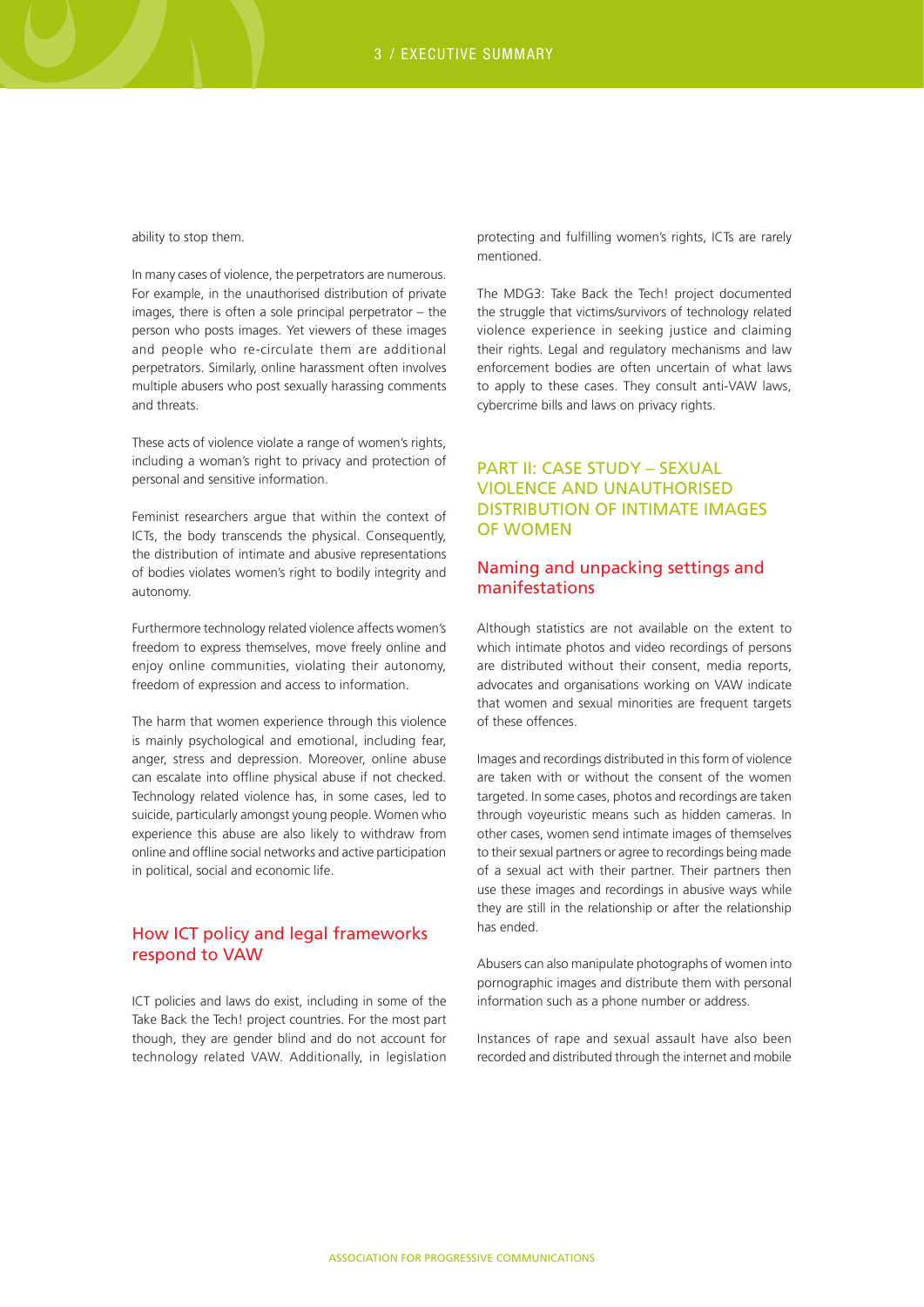phones by bystanders or participants in violence. For example, in 2010 in Canada, a girl was drugged and sexually assaulted by a group of men at a party. Onlookers recorded the incident and distributed it widely on the internet.

Perpetrators record these images for different reasons. In some instances, distribution threats are used to blackmail women or force them to stay in abusive relationships. Images and recordings are also distributed to embarrass and defame women who are public figures. In other cases, abusers circulate these images and recordings as a "hobby", to gain status amongst their peers or simply because they can.

Public circulation of images and recordings leads to the multiple victimisation of victims/survivors. Every time another person views or posts blaming or harassing comments on an intimate photo or recording of a woman, she is re-victimised.

#### Access to justice

Child pornography laws, privacy protection laws and anti-VAW laws, present possibilities and also limitations in providing redress for victims/survivors of unauthorised distribution of images and recordings.

#### Child pornography laws

Child pornography laws criminalise the creation, display and distribution of sexual images of children. Children are defined as persons under the age of 18 or 16, depending on the country.

For this type of crime, child pornography laws provide for more severe criminal penalties than, for example, privacy laws. Currently, there is a strong will among states to investigate and prosecute child pornography crimes nationally and transnationally. This allows for the necessary international cooperation, enabling police to respond to crimes that cross national borders.

However child pornography laws do not differentiate between the unauthorised or authorised recording and distribution of these images. Hence girls can be criminalised for sharing images of themselves with their romantic partners. The laws need to recognise the right of youth to self-determination and bodily integrity and distinguish between consensual and non-consensual acts. While the extent to which youth do consent to these acts on the basis of informed decision-making is an issue, the emphasis needs to be on prevention rather than criminalisation. For example, education programmes for youth can help them negotiate online spaces and sexual interactions safely.

Child pornography laws also do not recognise the gender based nature of these abuses. This is necessary for a holistic, adequate response to the needs of women victims/survivors of this violence.

#### Privacy protection laws

Privacy laws protect the right to respect for private life and regulate the collection, storage and usage of information. Many states though have inadequate legislation to protect the right to privacy, effectively handing over this duty to individuals and the market.

Furthermore, privacy is often equated with state or corporate intrusion into people's lives, rather than breaches by individuals, including partners, parents or siblings.

Moreover, privacy debates are dominated by the perspectives of middle class men. Hence women's privacy concerns and technology related VAW which is defined by women's social position and which often involves privacy breaches committed by individuals, including their partners, parents or siblings, gets little attention.

Additionally, public and policy discourse on privacy is often framed by the same cultural and moral perspectives used to control women's bodies. So in many contexts, cases of unauthorised distribution of intimate images of women are seen as a corruption of social, community and family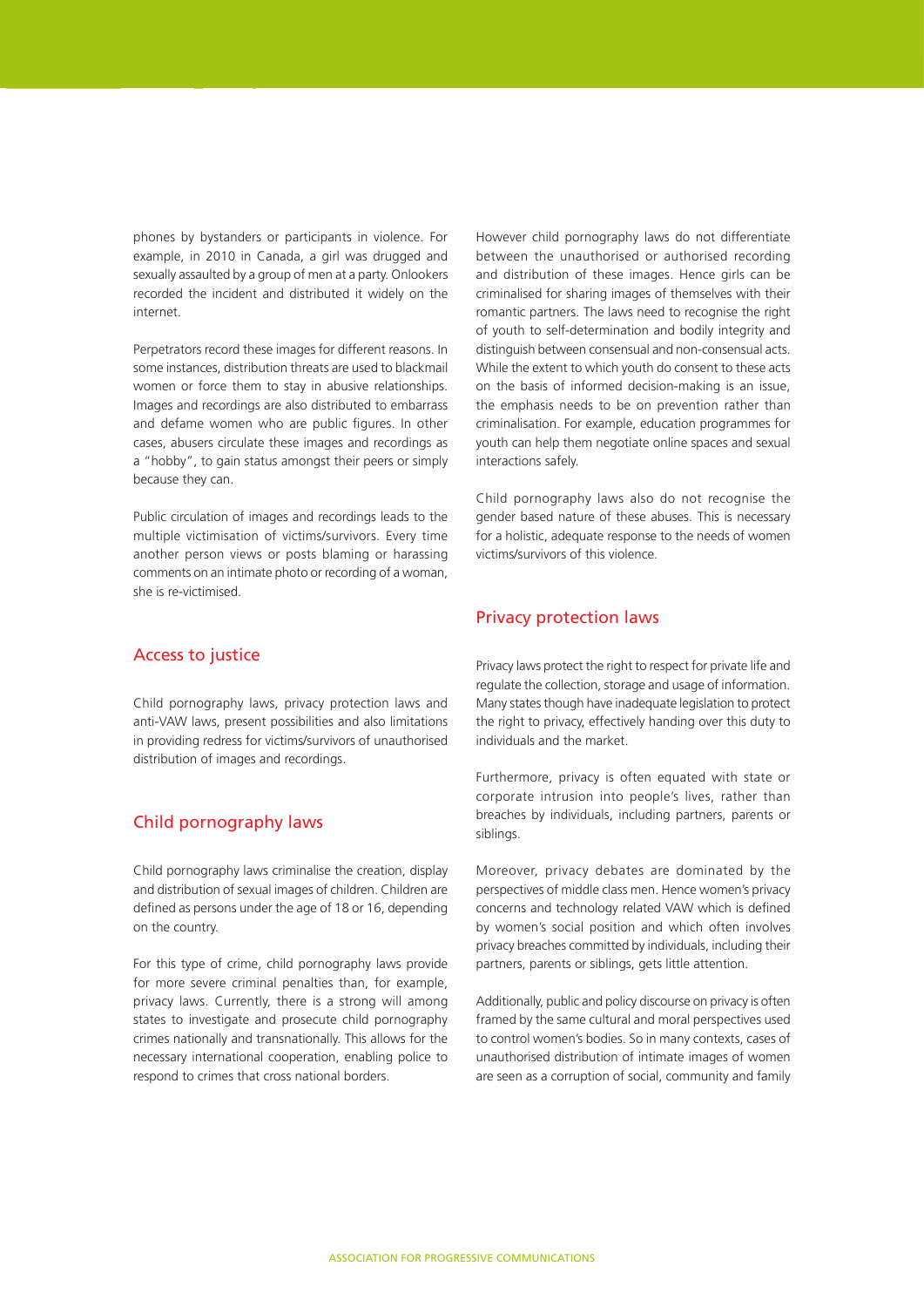norms rather than as violations of women's right to bodily integrity and autonomy. Consequently, the morality of the victim/survivor herself is often questioned, and the violation is seen as a shame on her.

Another layer to this discussion is how to balance an individual's right to privacy with the public's right to information, particularly in relation to public figures. For example, in Malaysia, a sex video involving a woman politician was released publicly. Calls for stronger privacy protection following this incident were watered down by debates on morality and the public's expectations of public figures.

In the Philippines, the Anti-Photo and Video Voyeurism Act of 2009 is an innovative law that penalises taking, copying and distributing photos or videos of sexual acts or of a person's private areas without the consent of the person/s involved. It provides for harsher penalties than other privacy laws and includes the possibility of imprisonment.

However, this law does not recognise that these acts can be a form of VAW and does not specify what consent means. If the implementation of this legislation places the onus on victims/survivors to prove consent, it can discourage women from reporting crimes and from seeking prosecution, as frequently happens with sexual assault legislation.

#### Anti-VAW laws

Three types of anti-VAW laws can be applied to cases of unauthorised distribution of intimate images of women: pornography laws, laws against sexual offences and sexual harassment legislation.

All three types of laws recognise these crimes against women as a form of VAW. Hence they can ensure a gender sensitive approach to investigation and prosecution of these crimes. Still, proving psychological and emotional harm and hence that an act of violence has been committed is as difficult within the framework of these laws as within the framework of, for instance,

#### privacy laws.

These laws need to be expanded to include definitions of violence on the basis of emotional and psychological harm to take full account of the violations that women experience online and the impact of technology related violence. They also need to reflect the blurry boundaries between online and offline violence, especially given that one form of violence can escalate into the other or be linked. For example, when sexual assault is recorded and distributed this leads to the further victimisation of women.

#### Balancing freedom and "protection" in dealing with VAW

While new and innovative measures need to be developed to deal with VAW, we need to be aware of the form these solutions take. For instance, measures that take a protectionist approach to women's online safety can increase censorship by state or non-state actors and, in turn, limit women's freedoms. For example, recent policies to counter child pornography have led to search engines filtering sexually related content and lesbian, gay, bisexual and transgendered (LGBT) related terms in Arabic regions. This can restrict women's and sexual minorities' right to expression and access to information.

#### PART III: CONCLUSIONS AND RECOMMENDATIONS

#### Recommendations for policy-makers, ICT intermediaries, media, ICT users and organisations working on VAW

Responding effectively to technology related VAW requires action by everyone who shapes ICTs and everyone who is responsible for addressing VAW. This includes ICT users, internet service providers, the state, organisations working on VAW and the media. Action also needs to happen on different levels: to tackle the root causes of VAW and transform unequal power relations; to limit the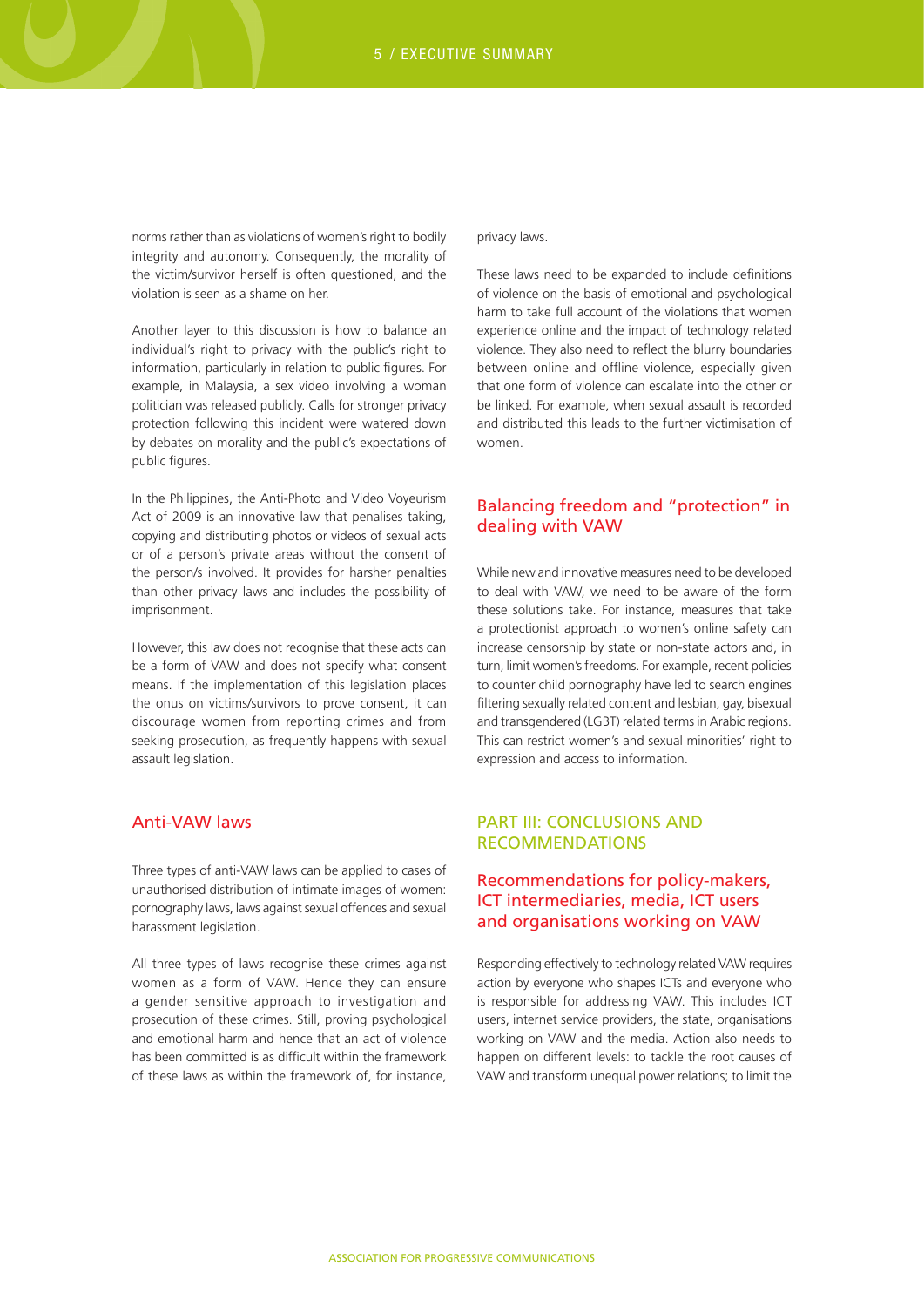consequences of VAW for victims/survivors by ensuring immediate response and support; and through long term care and support for victims/survivors.

The need to engage internet intermediaries, who develop and operate internet and mobile phone platforms, has become increasingly apparent. These intermediaries are powerful players in ICT policy and shape debates and regulatory measures. However they often dismiss their critical role and responsibility in protecting their users from VAW.

#### Laws and policies

States need to create, implement and monitor laws and policies that respond to technology related VAW. Anti-VAW laws need to be expanded to account for the nature of technology related violence. Laws that deal with ICT crimes need to account for gender differences and inequalities.

Developing these laws requires a holistic perspective that assesses and balances all women's rights so that none of them are adversely affected, through for example censorship measures. Different stakeholders also need to be involved and women's participation ensured. Multistakeholder spaces such as the transnational Internet Governance Forum are good platforms for dialogues.

#### Advocacy to ensure women's participation

Civil society organisations need to advocate for policymakers to take into account technology related VAW and for women to participate in policy-making spaces.

Gender report cards on the ICT sector that monitor and assess women's inclusion in forums and bodies in this sector can be useful to challenging women's under-representation. The MDG3: Take Back the Tech! project supported local partners from women's rights organisations to participate in key regional and international ICT policy making spaces. The project also

supported national dialogues with ICT and government policy-makers and women's rights organisations in the twelve countries to develop strategy plans on technology related VAW.

#### Evidence building

Systematic reporting and monitoring of technology related VAW is needed to support advocacy and feed into evidence based policy making. These studies should include the perspectives and participation of women from different backgrounds, races, classes, sexualities and nationalities.

APC, in collaboration with the MDG3: Take Back the Tech! campaign partners, has set up an online mapping platform2 for women to share stories, news and experiences of technology related VAW. The platform records and categorises the violence reported.

#### Making online spaces safer: Internet intermediaries' policies and strategies

Internet and mobile phone service providers need to ensure that women using their services understand what behaviour risks their safety and how to prevent and stop violence.

Anti-VAW experts should be included in standards setting processes. Services should also include effective complaint mechanisms to report abuses and gain assistance in stopping abuse.

ICT intermediaries can also ensure user safety from violence through the design of safer ICT services. For example profiles for social networking sites can be set as "private" by default to restrict access by strangers to view, search and comment on a user's profile.

Initiatives such as the EU Safer Social Networking Principles, the outcome of multi- stakeholder processes, can guide intermediaries on best practices for safety.

<sup>2.</sup> www.apc.org/ushahidi/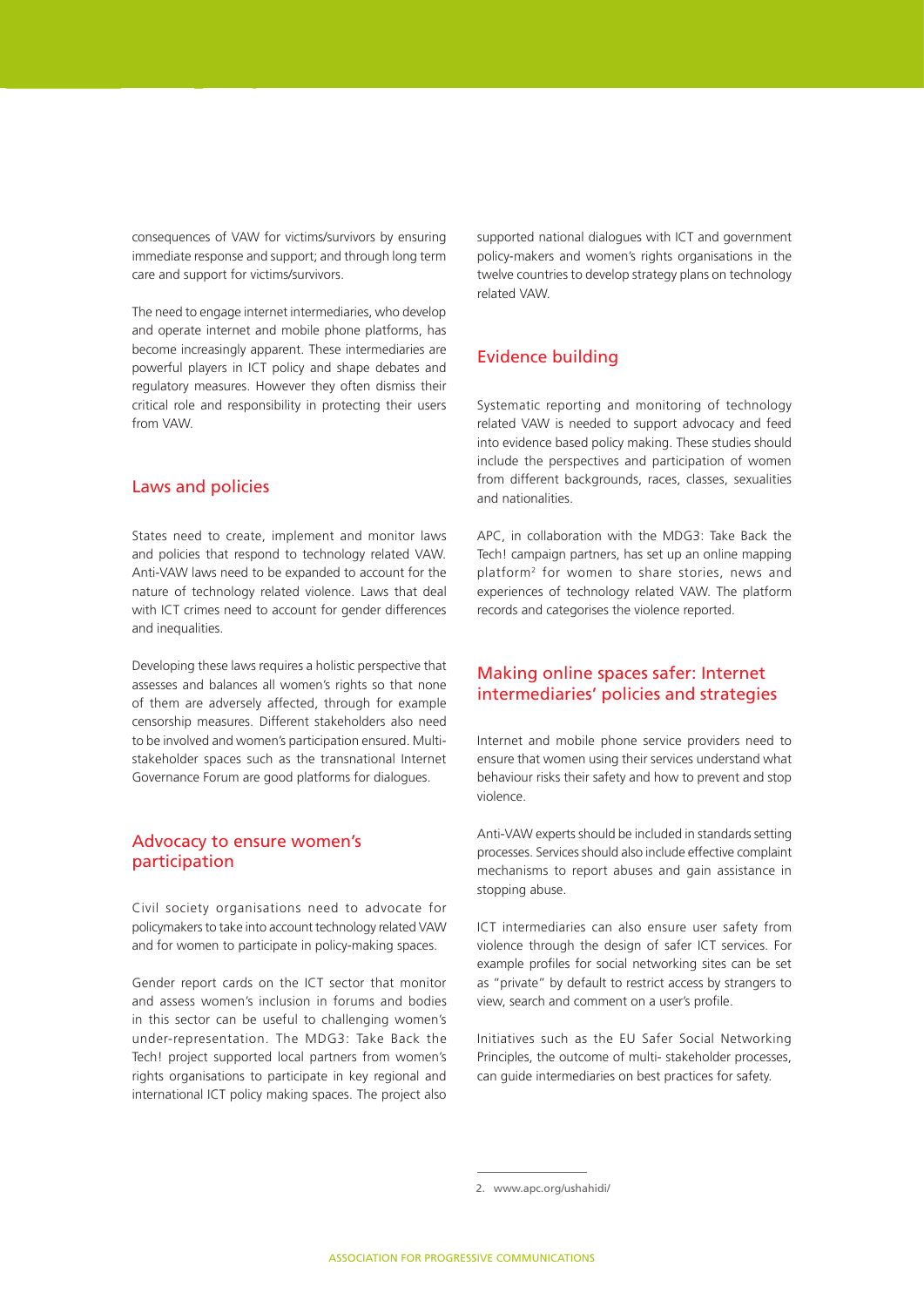#### Media literacy and empowering women users

Preventing VAW requires working with ICT users and potential victims to change attitudes and behaviour. Media literacy initiatives engage users to be more aware of the implications of their acts. For example peer education initiatives in the USA educate youth on the legal and social consequences of sharing sexual information. The Global Take Back the Tech! Campaign calls on all ICT users to take control of technology to end VAW, including through daily actions such as the "I don't forward violence" pledge.

Other initiatives work with women and girls to increase their control of technology and empower them to use ICTs effectively and securely. For example, APC builds the capacity of women human rights defenders through training on online secure communication and supports them to network via the internet and exchange experiences.

#### Mass media

People working in online and print media have a responsibility to not distribute insensitive information on victims/survivors of technology related VAW. In South Africa, after a recording of an alleged gang rape was circulated via ICTs, some newspapers gave detailed accounts of what was contained in the recording and published images of the victim/survivor's house. Information such as this violates the victim/survivor's rights and can lead to further victimisation.

The media can play a positive role in unpacking and naming this type of violence.

#### Support for victims/survivors of violence

There is also a need to assist organisations working on VAW to better support victims/survivors of technology related VAW. Front line organisations need capacity

building and practical tools on safe online communication and monitoring, reporting and responding to incidents of technology related VAW.

ICTs can also facilitate care and support for victims/survivors through social networking and online communities. These allow for sharing experiences and advocacy for non-violent relationships.

Furthermore, ICTs can be used in civil society solidarity campaigns to support victims/survivors of violence. For example, in Malaysia after intimate pictures of a female politician were leaked on the internet, a solidarity campaign used Facebook to mobilise support for her. This campaign played a role in preventing her from resigning her position after the incident.

#### Conclusion

This paper demonstrates that cases involving technology related VAW cause serious harm to women and are increasing. Victims/survivors of technology related VAW are moreover at risk of further victimisation by multiple perpetrators. The trends, gaps and strategies we have presented in this study are key starting points for organisations and institutions working on ICT policy and/ or women rights to stop this violence. What is most critical now is to promote strategies and policies that empower women and allow them control of their situations as opposed to adopting protectionist approaches. This needs to be at the heart of all work to end VAW.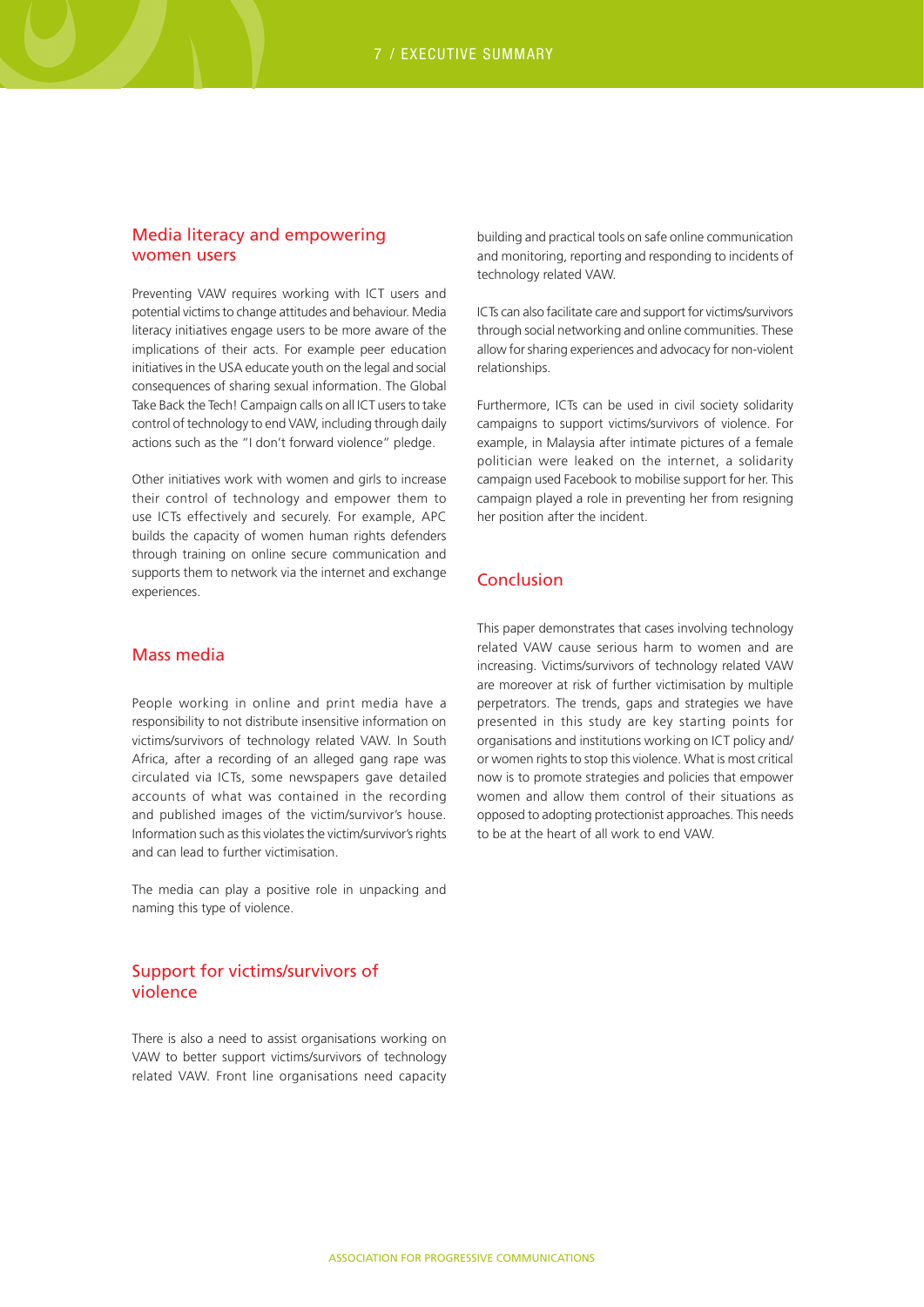8 / EXECUTIVE SUMMARY

APC WNSP would like to thank the MDG3 Fund for their support of this research.



Ministry of Foreign Affairs

Editor Maia Marie

Authors Katerina Fialova and Flavia Fascendini

Project coordinator Jan Moolman

Regional project coordinators Dafne Plou Jennifer Radloff Lalaine Viado

Country project coordinators

### Africa

Françoise Mukuku - Si Jeunesse Savait, Democratic Republic of Congo

Goretti Amuriat - Women of Uganda Network (WOUGNET), Uganda

Lebohang Marishane, Lerato Legoabe and Sally-Jean Shackleton - Women'sNet, South Africa

Sylvie Niombo - Association AZUR Développement, Republic of Congo

#### Asia

Chim Manavy - Open Institute, Cambodia

Lenlen Mesina - Foundation for Media Alternatives, Philippines

Maria Abdullah - Persatuan Kesedaran Komuniti, Selangor (PKKS), Malaysia

Shahzad Ahmed and Nighat Dad - Bytes for All, Pakistan

#### Latin America

Beatriz Alarcón and Olga Paz - Colnodo, Colombia

Beatriz Cavazos Siller - Modemmujer / Olinca Marino and Erika Smith - LaNeta, Mexico

Carola Caride - Taller Permanente de la Mujer, Argentina

Vera Viera - Rede Mulher, Brazil

We also thank Jehan Ara for her contributions in Pakistan.

#### Reviewers

Aisha Shaheed Chat Garcia Ramilo Edna Aquino Erika Smith Jan Moolman Jelen Paclarin Rochelle Terman Susan Tolmay